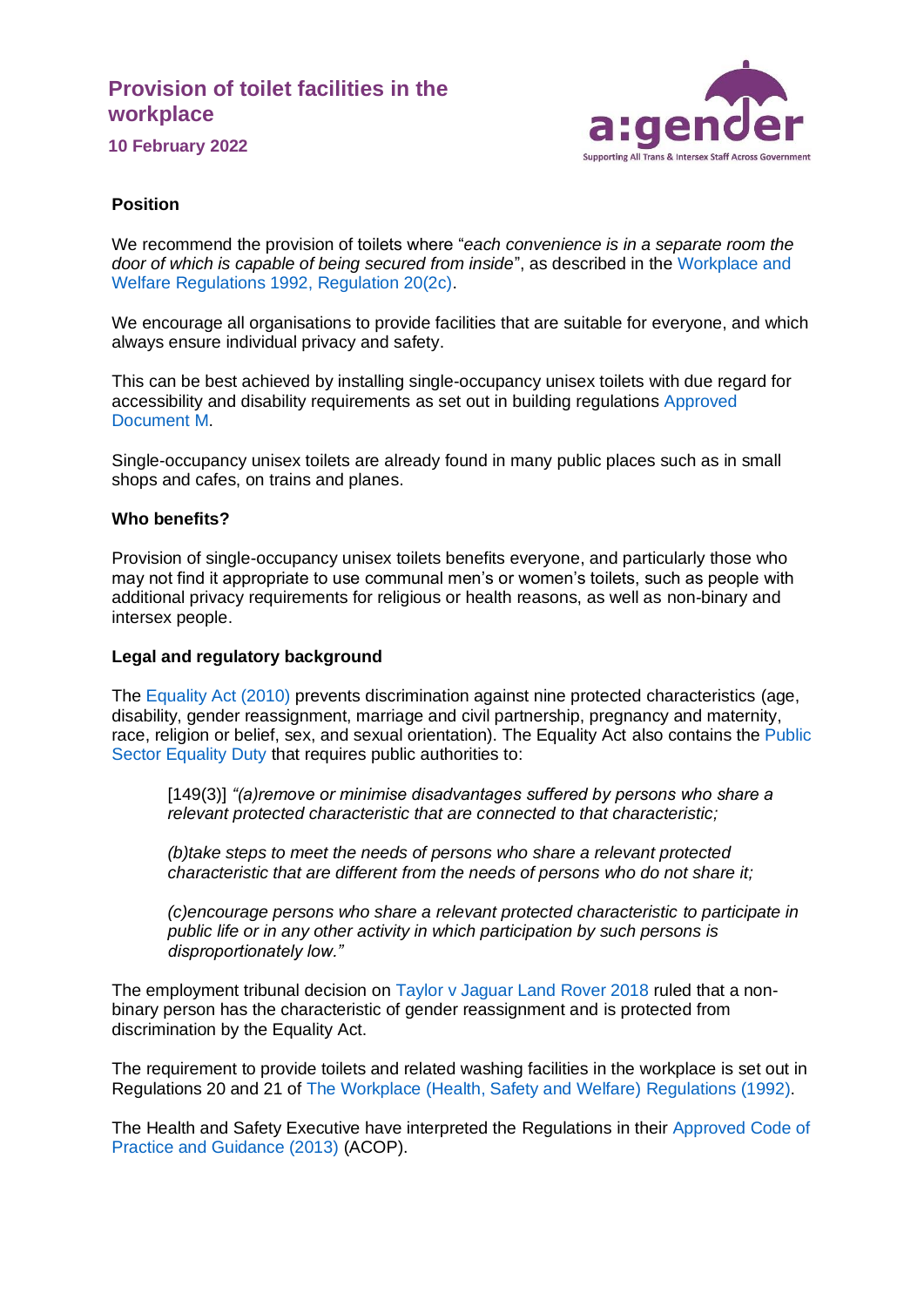### **Provision of toilet facilities in the workplace**



**10 February 2022**

In terms of general provision, ACOP 21(188) states '*Sufficient toilet and washing facilities should be provided to allow everyone at work to use them without unreasonable delay*'.

Regulation 20(2c) allows for the provision of '*separate rooms containing conveniences for men and women*' (i.e. rooms with multiple cubicles and communal washing facilities) but this does not provide for everyone, nor meet the needs of privacy for those that require it.

However, Regulation 20(2c) also allows for toilets where '*each convenience is in a separate room the door of which is capable of being secured from inside*' (i.e. self-contained unisex toilets).

ACOP 21(197) specifies the minimum number of toilets required based on the total number of people in the workplace, and where segregated toilets are provided ACOP 21(199) specifies only the numbers for men. This prioritises the provision of toilets for men over women, non-binary and intersex people. This is readily resolved by providing self-contained unisex toilets\*.

\*It also significantly increases the number of toilets available to everyone; for example, providing segregated facilities at a rate of 10 toilets in a communal room for men and another 10 for women would mean most staff only have access to 10 toilets and no provision is made for people who find these inappropriate, whereas providing 20 self-contained unisex toilets would mean that every person has access to 20 toilets. This greatly increases the ability of everyone to be able to use a toilet 'without reasonable delay' and creates parity of access for women.

#### **Refurbishment of existing facilities**

In premises where segregated communal facilities are already provided, we would encourage organisations to redevelop them as self-contained unisex toilets with due regard for ACOP and for meeting or exceeding accessibility requirements as set out in [Document](https://www.gov.uk/government/publications/access-to-and-use-of-buildings-approved-document-m)  [M.](https://www.gov.uk/government/publications/access-to-and-use-of-buildings-approved-document-m)

For signage of unisex toilets, we recommend simply using the word 'Toilet' and a symbol or image of a toilet, and with additional accessibility signage where appropriate.

Where redevelopment is not immediately possible, we would encourage a review of cubicle design at the specific premises to ensure privacy and safety for all users. We would also encourage all organisations to ensure that all staff are aware of the [Public Sector Equality](https://www.legislation.gov.uk/ukpga/2010/15/section/149)  [Duty,](https://www.legislation.gov.uk/ukpga/2010/15/section/149) and that there has never been any legal restriction on who may enter any given toilet in the UK, but that protection from discrimination, harassment (including stalking), abuse, violence and sexual offences (from voyeurism to rape) are already covered by UK law.

#### **References**

The Workplace (Health, Safety and Welfare) Regulations (1992) <https://www.legislation.gov.uk/uksi/1992/3004/contents/made>

Workplace health, safety and welfare. Workplace (Health, Safety and Welfare) Regulations 1992. Approved Code of Practice and Guidance (2013) <https://www.hse.gov.uk/pubns/priced/l24.pdf>

HSE guidance on number of toilets required in the workplace